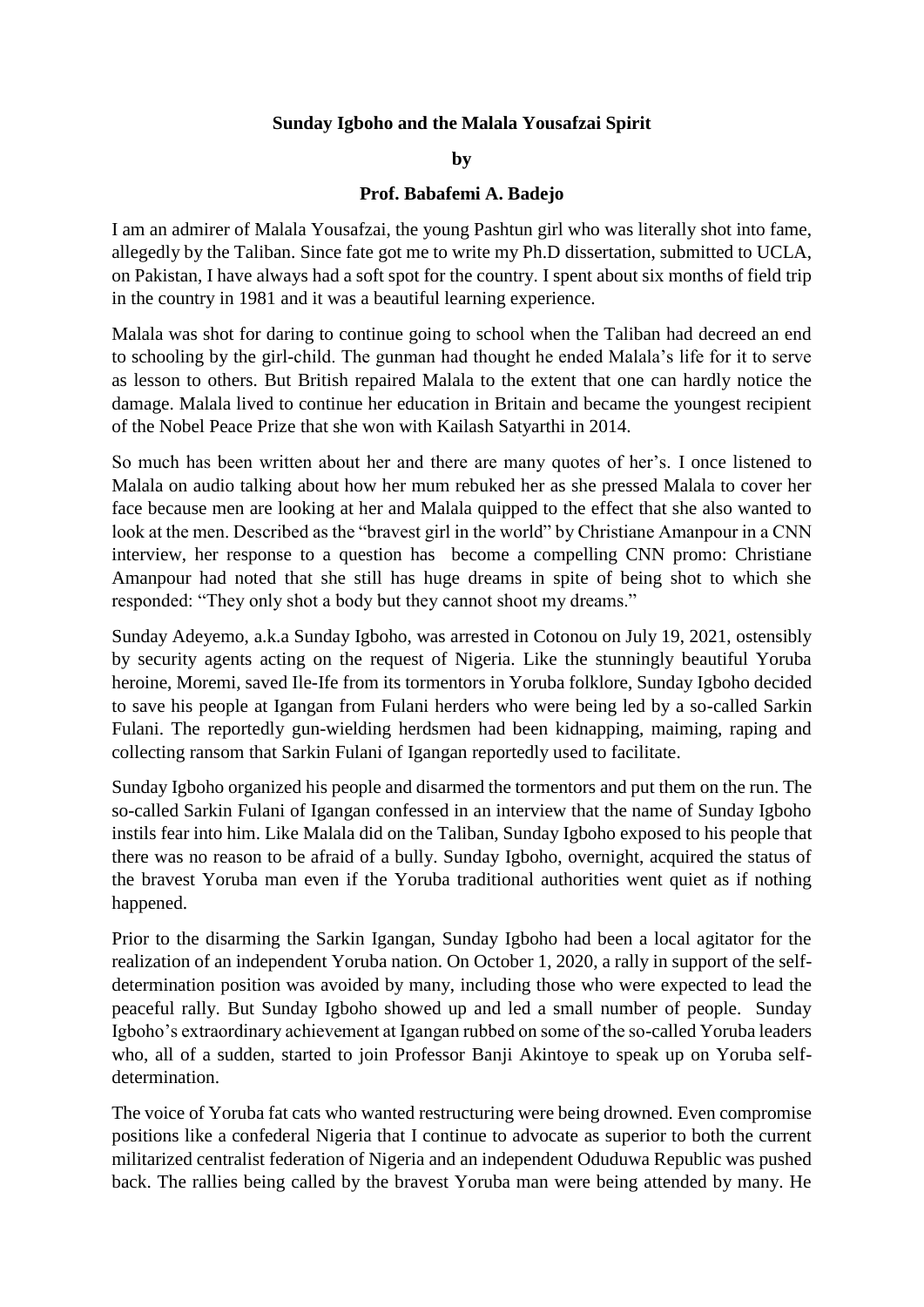drew large crowds that did not provoke disorder. Political, religious and traditional authorities were not enthused but started to notice the popular warmth towards Sunday Igboho.

Sunday Igboho was a grass-root mobilizer for bigger politicians like former Governor Rasheed Ladoja. He lacked finesse. So, he spoke as he saw it. He condemned and even cursed many Yoruba leaders irrespective of whether they were revered traditional, political or religious authorities. This was costly.

Aside from the Federal Government of Nigeria (FGN), many wanted Sunday Igboho dead. Though he is not a saint as most of us are not, he definitely was bad for the lucrative business of courting the FGN to keep or acquire access to the steady looting of national patrimony and other forms of corruption.

It was no surprise that the FGN deployed all sorts of security capacities at the beginning of July 2021 to, once and for all, "crush" Sunday Igboho in an overnight attack. The jury is still out on the constitutionality of this attack that violated many aspects of the rule of law. Two of the people reportedly preparing for a peaceful rally in Lagos were killed as others were arrested and remain in detention. But Sunday Igboho escaped. This escape further boosted the myth around the bravest Yoruba man. He was eventually arrested in Cotonou, Benin Republic on Monday July 19, 2021.

It is still not clear as to if he would be freed to continue his journey or extradited. Even if he is exile, extradited, jailed or killed, the solace would have been in the quote from Malala Yousafzai. The FGN can only shoot a body or jail a person. They cannot shoot his/her dreams. Moremi had to be captured before returning to save Ile-Ife, the spiritual headquarters of the Yoruba people. Madiba Mandela's dreams continued to burn beyond his incarceration. The Yoruba sage, Obafemi Awolowo who was incarcerated till he was released to be Deputy to General Yakubu Gowon showed leadership.

The need to jettison the 1999 Constitution is clear. Exile, incarceration or killing Igboho can no longer change that. The Governors from the South of Nigeria have already caught the bug for change even if there are differences on what the aftermath should look like. Furthermore, the Yoruba Governors are showing more assertiveness over lands that were constitutionally granted to them to hold in public trust in their respective states.

For instance, Yoruba Governors threw all caution to the wind and joined other Southern states' Governors to issue the Asaba declaration on May 11, 2021, that has 11 points of concern for the continued corporate existence of Nigeria. Affirming their commitment to a just, fair, equitable one Nigeria in peaceful co-existence, the Governors pointed to the incursions of armed herders, criminals and bandits into Southern Nigeria threatening food security, the meeting resolved that open grazing of cattle be banned and such ban be implemented across Southern Nigeria by ensuring a stop to the movement of cattle to the South on the hoof and instead urged the Federal Government to invest on modern livestock management systems. Perhaps very politically crucial were recommendations (v) and (vi) that:

"agreed that the progress of the nation requires that urgent and bold steps be taken to restructure the Nigerian Federation leading to the evolution of state police, review of revenue allocation formula in favour of the sub-national governments and creation of other institutions which legitimately advance our commitment to and practice of true federalism;